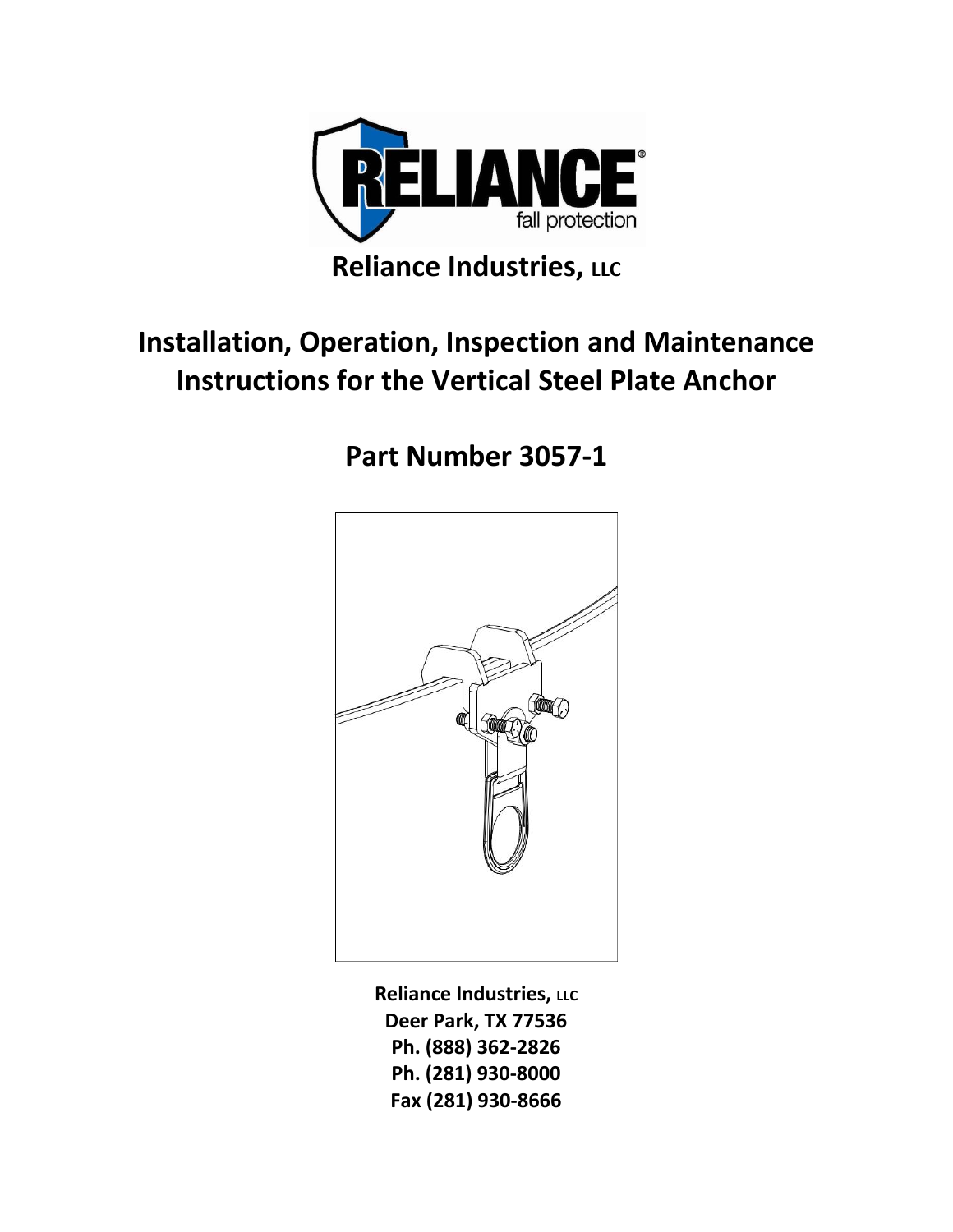

### Important Instructions!

These instructions must be kept on file and available for the users reference at **all** times. The users must read and full understand these instructions or have the instructions explained in detail before using this equipment. **Failure to observe these instructions could result in serious injury or death.**

Prior to use, all workers must be trained in the proper use of all systems and equipment.

A Training and Instruction review should be repeated at regular intervals.

A rescue plan must be prepared; the workers must be trained in its use, and rescue equipment must be on hand prior to any use of this Vertical Steel Plate Anchor system.

Any questions regarding these instructions should be directed to:

Reliance Industries, LLC Deer Park, TX 77536 Ph. (888) 362-2826 Ph. (281) 930-8000 Fax (281) 930-8666 E-mail: Info@relsafe.com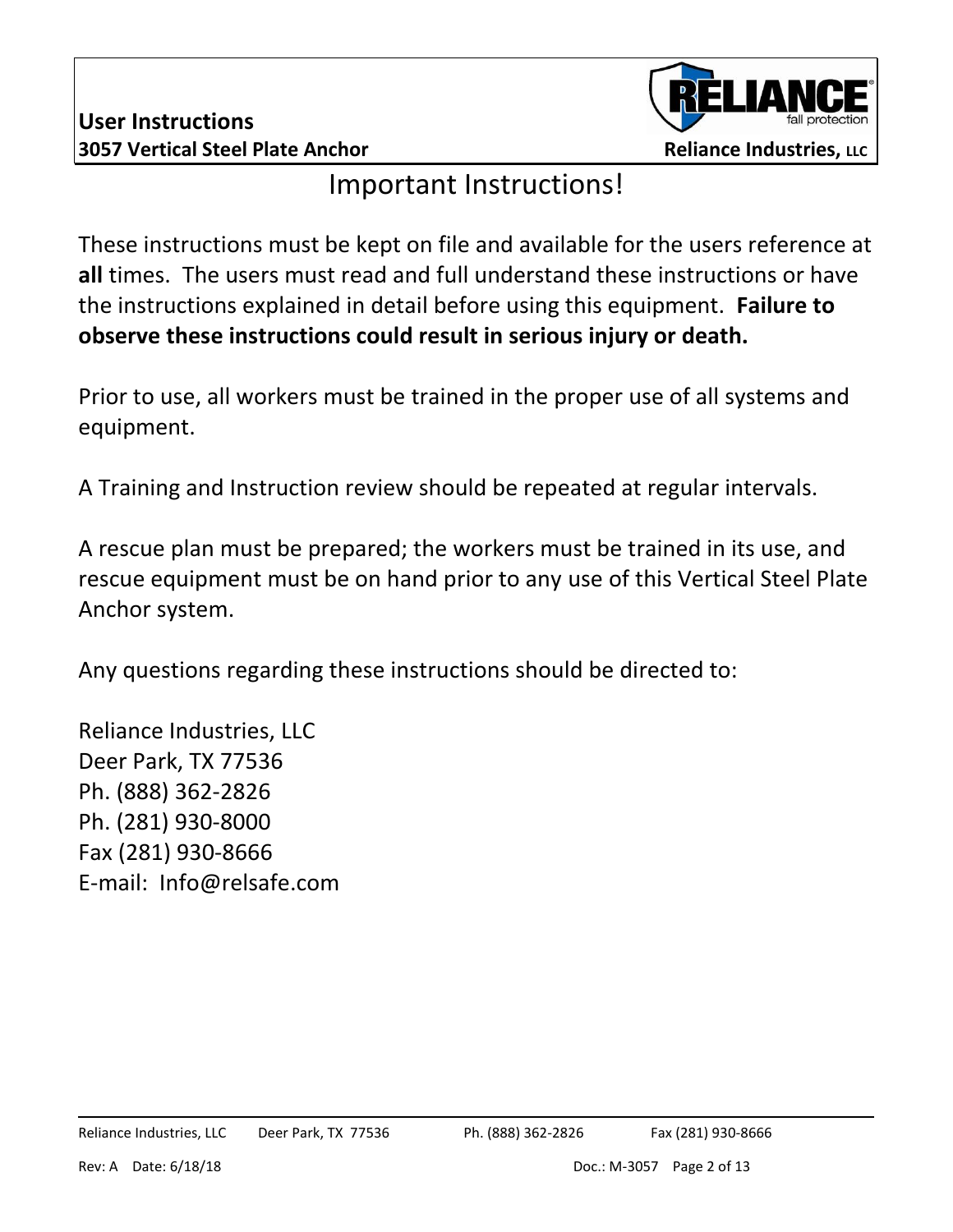#### **User Instructions 3057 Vertical Steel Plate Anchor**



#### **Table of Contents**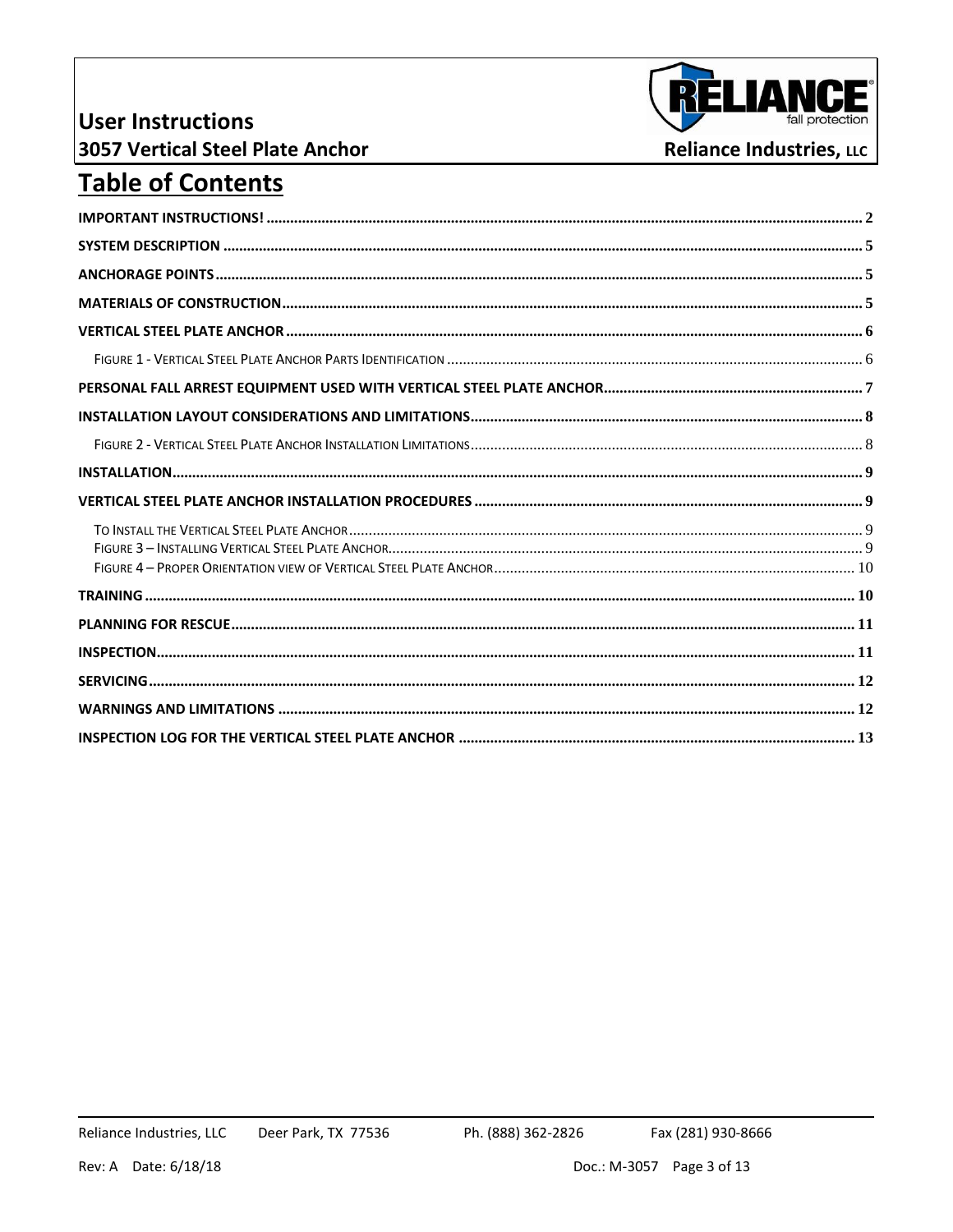

# Important OSHA Regulations Covering the Use of Fall Arrest Anchorage Systems

#### OSHA 1926.502 (d)(15):

Anchorages used for attachment of personal fall arrest equipment shall be independent of any anchorage being used to support or suspend platforms and capable of supporting at least 5,000-lb (22 kN) per employee attached, or shall be designed, installed, and used as follows:

#### $(d)(15)(i)$ :

as part of a complete personal fall arrest system which maintains a safety factor of at least two; and

#### $(d)(15)(ii)$ :

under the supervision of a qualified person.

#### OSHA 1926.502 (d)(16)(iii):

Personal fall arrest systems shall be rigged such that an employee can neither free-fall more than 6-ft. nor contact any lower surface.

#### OSHA 1926.502 (d)(21):

Personal fall arrest systems shall be inspected prior to each use for wear, damage and other deterioration, and defective components shall be removed from service.

#### OSHA 1926.502 (d)(19):

Personal fall arrest systems and components subjected to impact loading shall be immediately removed from service and shall not be used again for employee protection until inspected and determined by a competent person to be undamaged and suitable for reuse.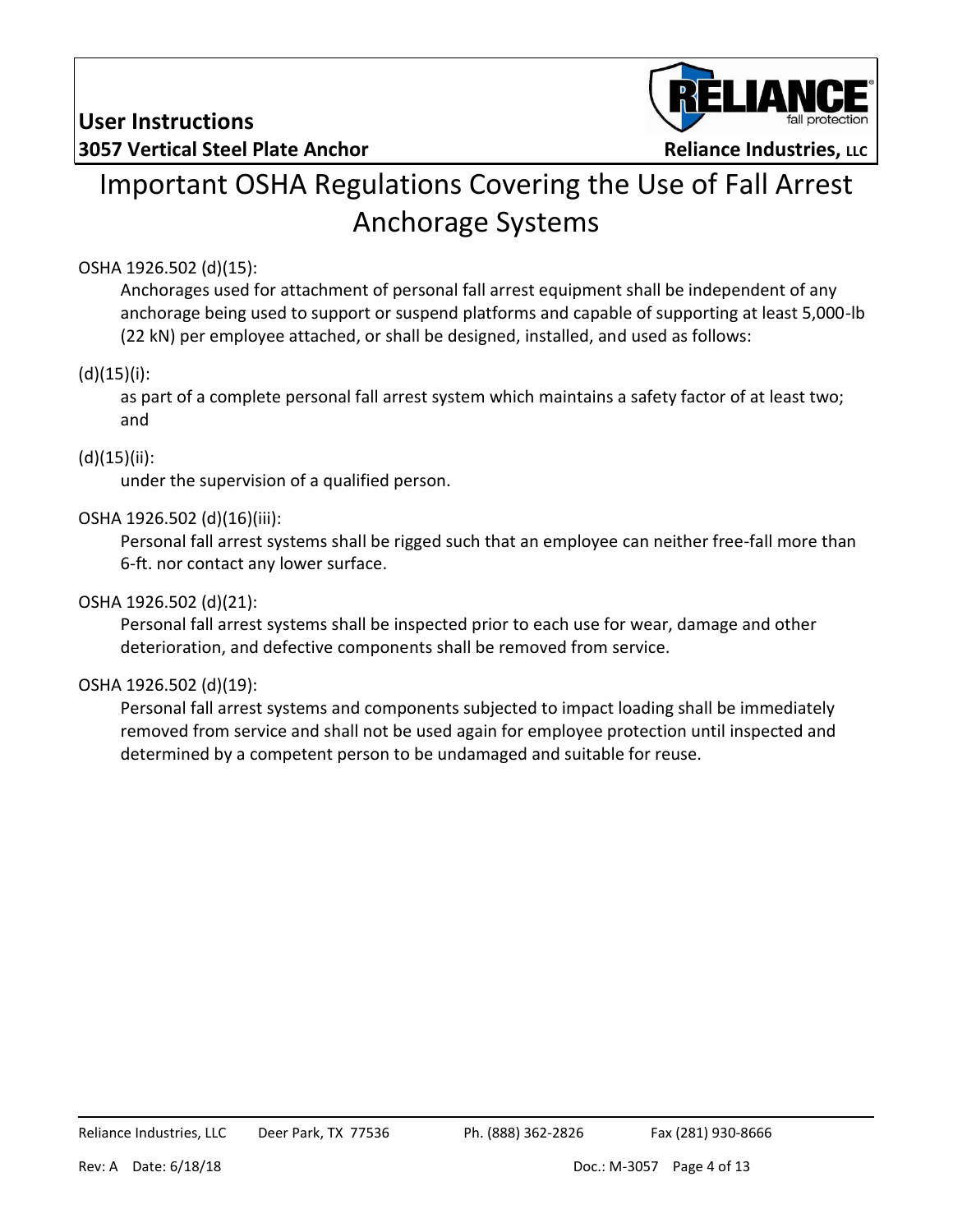#### **User Instructions 3057 Vertical Steel Plate Anchor <b>Reliance Industries**, LLC



#### System Description

The Vertical Steel Plate Anchor is one component of a personal fall arrest system that is designed to attach to vertical steel plates in order to anchor a self-retracting lifeline (SRL) or shock absorbing lanyard (SAL) that a single worker can use for fall arrest. The Vertical Steel Plate Anchor and SRL or SAL, provides fall protection for a single individual. Do not use for on anchorage component of a Horizontal lifeline. Do not use to hang, lift or support tools or equipment.

The system is used in conjunction with a full-body harness for the worker and a self-retracting lanyard (SRL) or shock absorbing lanyard (SAL) using double-action single-locking snap hooks to attach to the dorsal D-ring of the harness. Any attachments to the Vertical Steel Plate Anchor must transfer fall arrest forces to the body through the dorsal d-ring of the full body harness only. Harness side and chest d-rings are not allowable connection points.

**Capacity:** 400 pounds (181kg) including the weight of the person and any clothing or tools. **Minimum Breaking Strength:** 5,000 pounds (22.2kN) **Steel Plate Thickness Range:** 0.375 inches – 1.000 inches thick (9-5-25.4mm) **Meets:** OSHA Requirements

### Anchorage Points

The Vertical Steel Plate Anchor is designed to be attached to a vertical structural steel member or steel pilling with a thickness of 0.375 -1.000 inches. The structural steel member or steel pilling to which the Vertical Steel Plate Anchor is attached, must be capable of sustaining a 5000 pound load applied at the connection D-ring of the Vertical Steel Plate Anchor in all intended and allowed directions of loading. If there are questions concerning the suitability of the structural steel member or steel pilling for anchoring a Vertical Steel Plate Anchor to, please contact Reliance Industries at 303-424-8650 prior to use.

## Materials of Construction

Vertical Steel Plate Anchor: Zn plated grade 50 steel D-ring: Zn plated forged steel D-ring Yoke: Stainless Steel Bolts, washers: Zn plated grade 5 steel, Zn plated steel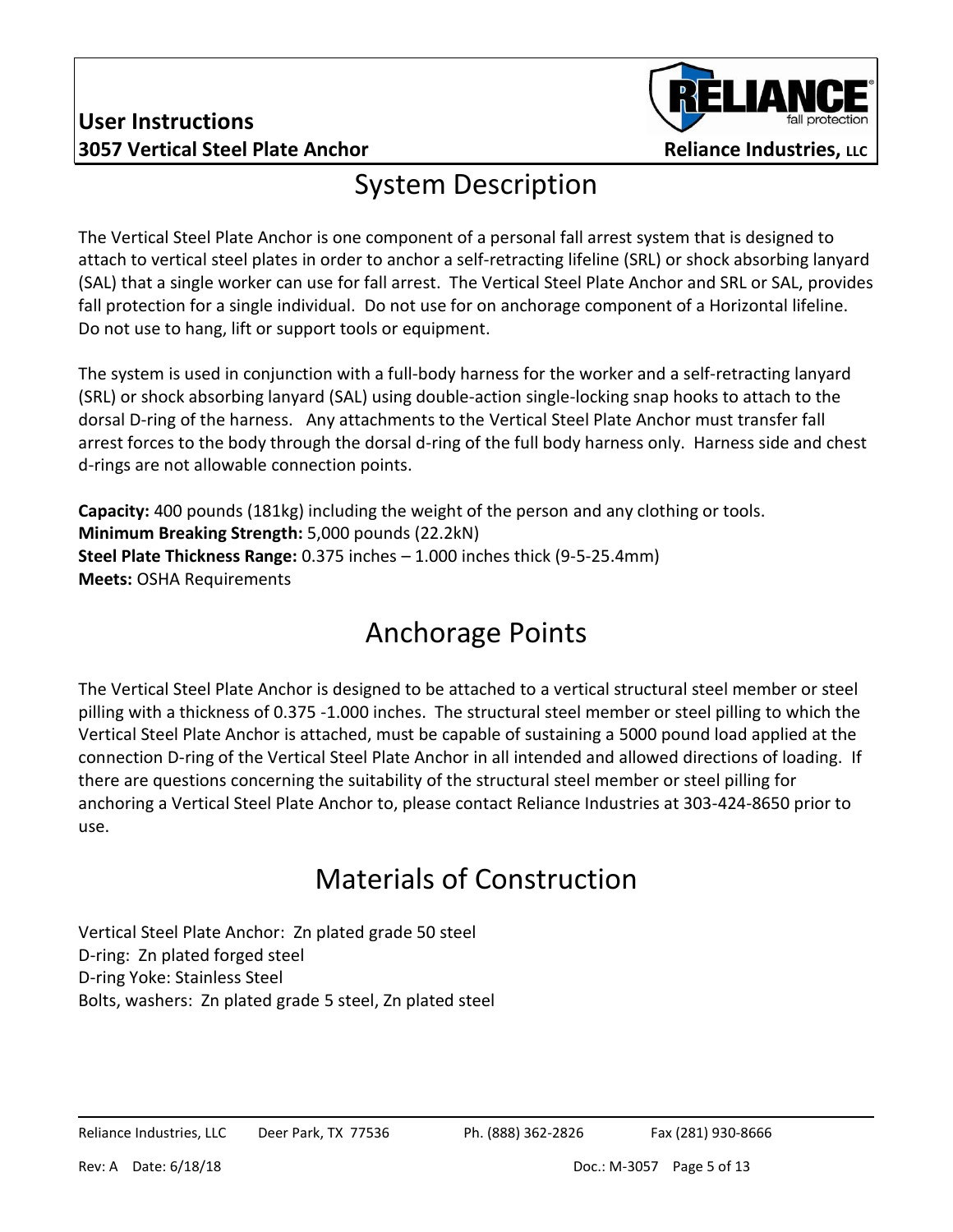#### **User Instructions 3057 Vertical Steel Plate Anchor <b>Reliance Industries**, LLC



### Vertical Steel Plate Anchor

The Vertical Steel Plate Anchor consists of the following standard approved and compatible components:



- 1. Vertical Steel Plate Anchor Bracket, 1 ea.
- 2. D-ring, 1 ea.
- 3. D-ring Yoke, 1 ea.
- 4. Yoke Bolt and Nut, 1 ea.
- 5. Clamp Bolt and Jam Nut, 2 ea.

#### Figure 1 - Vertical Steel Plate Anchor Parts Identification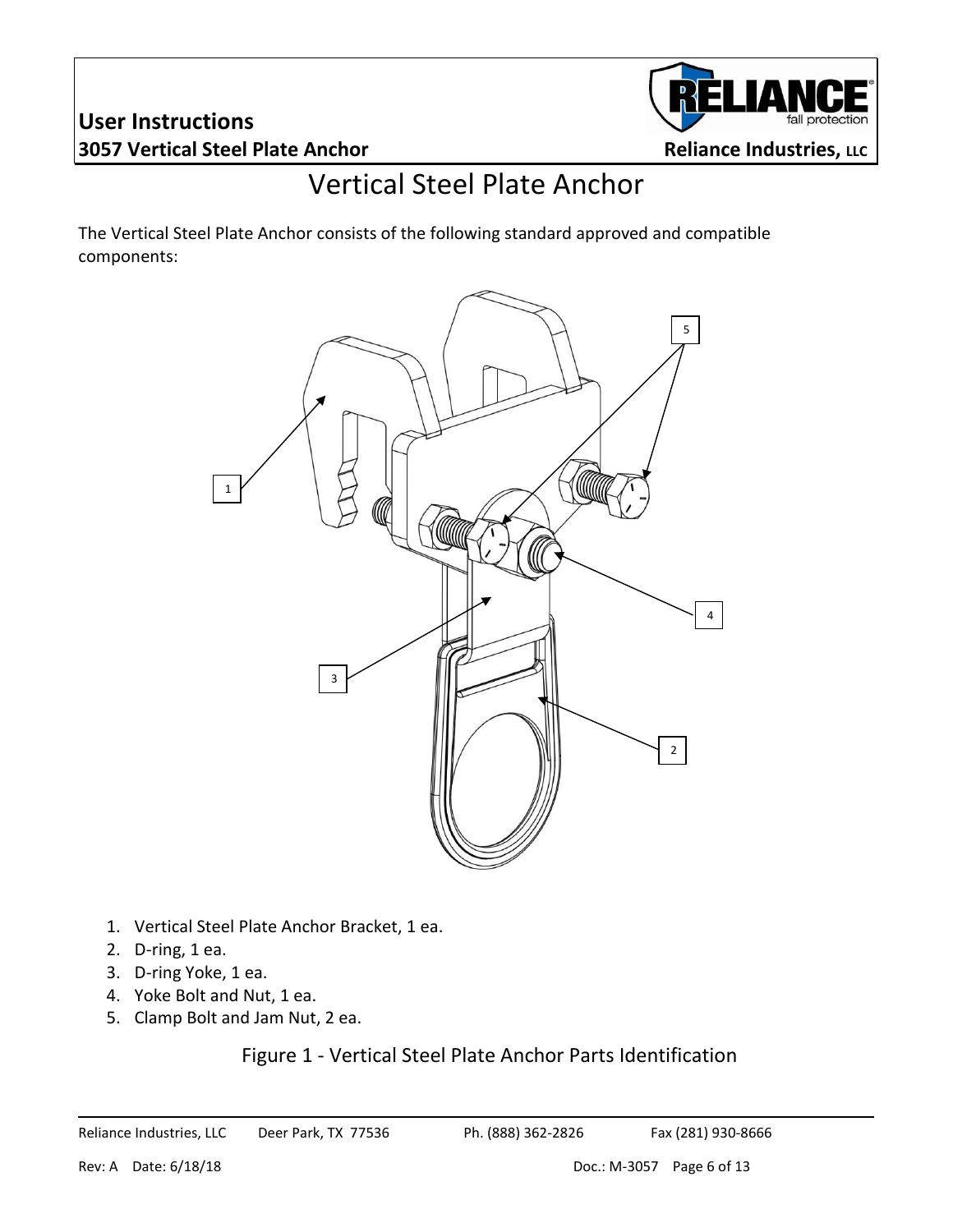

#### Personal Fall Arrest Equipment Used with Vertical Steel Plate Anchor

Care should also be used in selecting harnesses for use with the Vertical Steel Plate Anchor. Harnesses with sewn down back pads can limit as much as 1 ft. of back pad slippage during fall arrest, giving additional clearance for safety. If the system will be used where a worker could encounter a head first free-fall, a nonsecured back pad can slide down the webbing to the small of the back, allowing the worker to fall out of the harness through the top by allowing the harness straps to slip over the shoulders. For this reason, we recommend the use of full body, crossover or pullover type harness with sewn down or slip resistant back pads for all installations. Only a self-retracting lanyard (SRL) or shock absorbing lanyard (SAL) that limits forces to 1800 pounds or less can be used on this product. When using a snap hook to connect to the anchorage connector, ensure accidental disengagement cannot occur. Self-locking snap hook or selflocking and self-closing gate carabiners must be used to reduce the possibility of roll-out when making connections. Do not use non-locking snap hooks. Always follow the manufactures instructions supplied with each system component.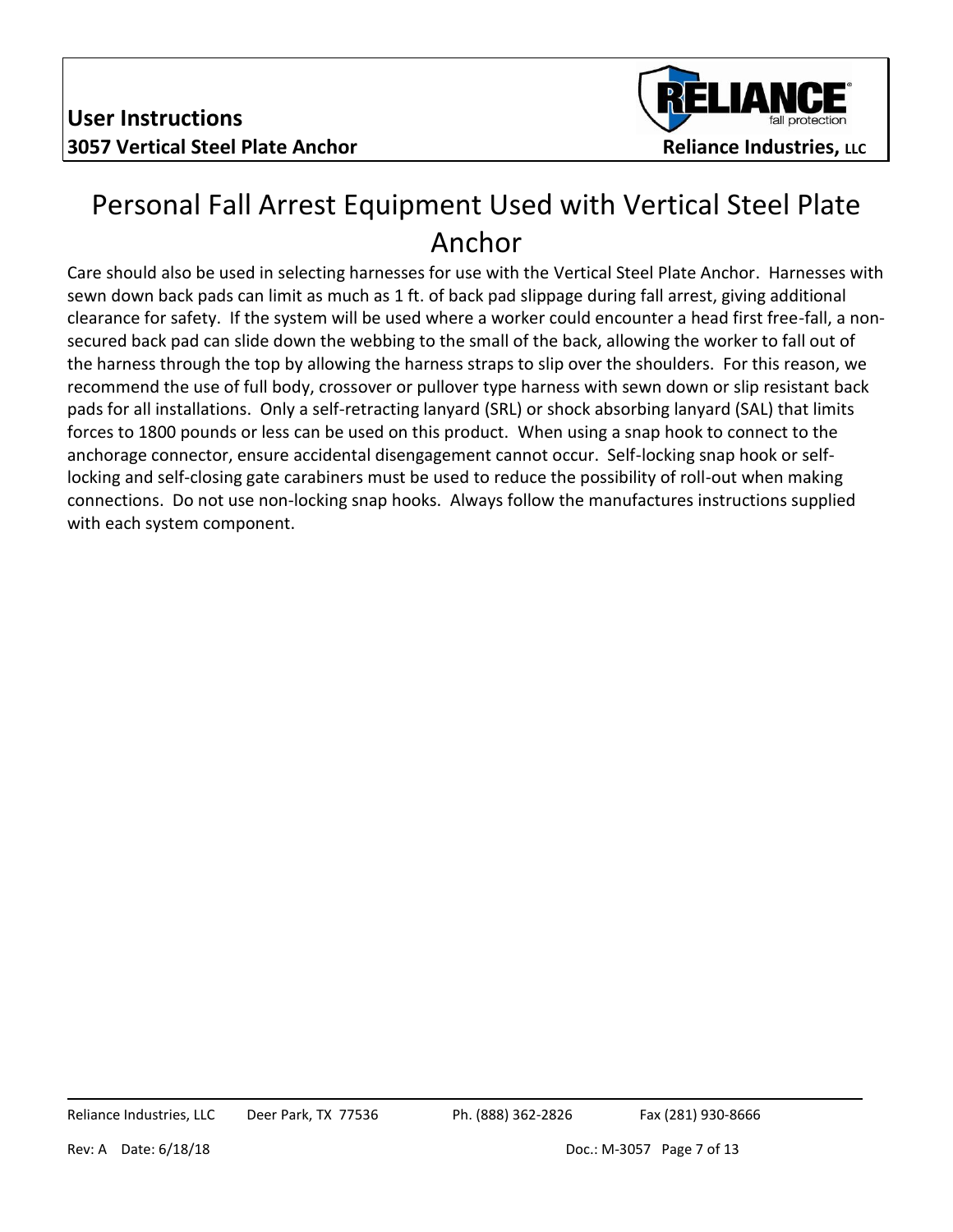

### Installation Layout Considerations and Limitations

The Vertical Steel Plate Anchor is used to provide fall protection while climbing or descending structural steel member or steel pilling. The Vertical Steel Plate Anchor may only be installed on structural steel member or steel pilling with a thickness of 0.375-1.000 inches. The anchorage connector is not intended for use on other materials such as hardened steel, cast iron, aluminum, concrete or wood. An alternate form of fall protection must be used by the worker during installation. The Vertical Steel Plate Anchor may not be used as a fall protection anchorage until it has been certified for use.

 The angle of use is based on a 30 degree working angle from the Vertical Steel Plate Anchor. Do not exceed the working angle or the system may impart excessive swing fall and or, over load the Vertical Steel Plate Anchor or its anchorage attachment (see Fig. 2)



Figure 2 - Vertical Steel Plate Anchor Installation Limitations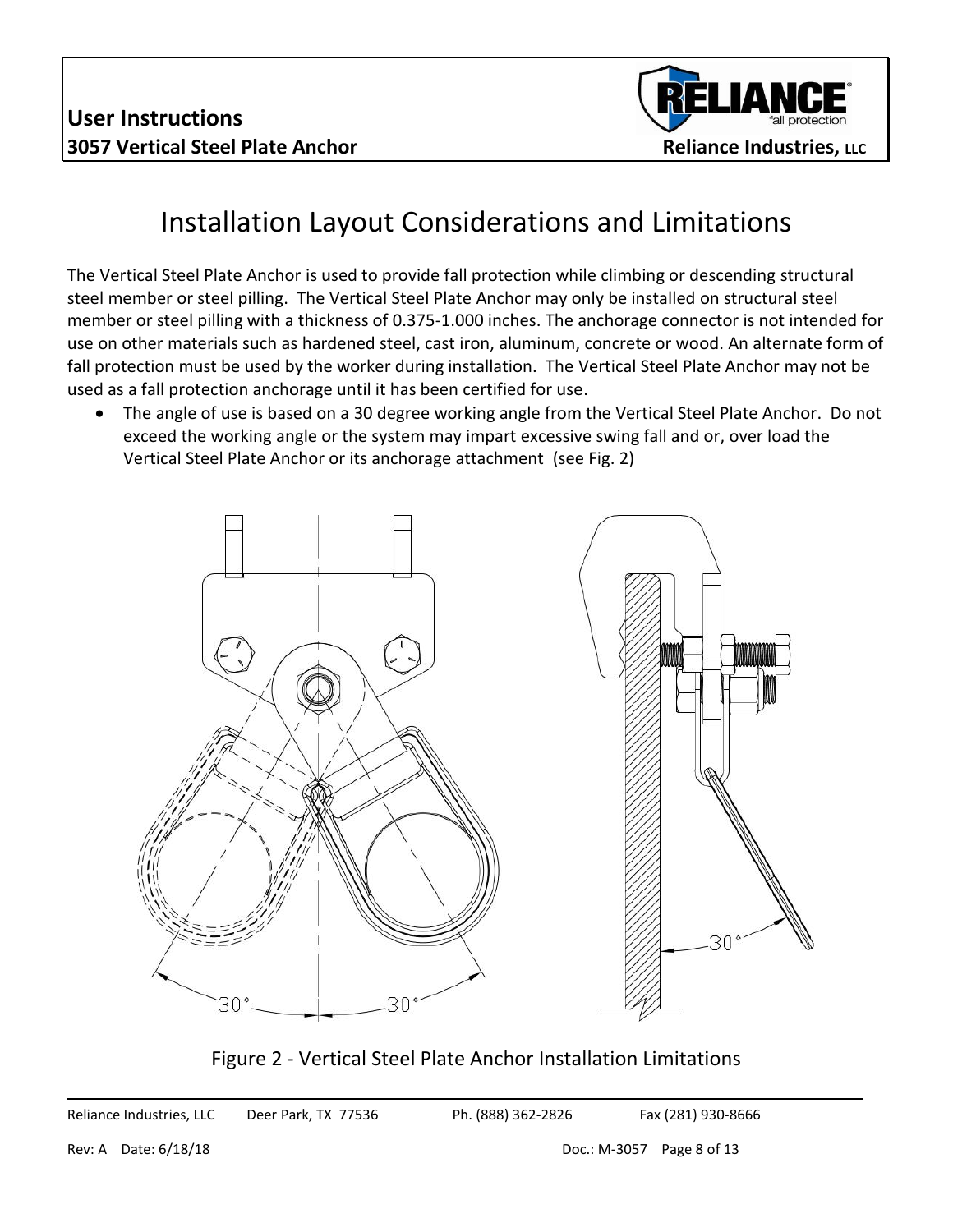

#### Installation

Note: Installation of the Vertical Steel Plate Anchor should be done under the supervision of a Competent Person. Approved fall protection MUST be worn at all times during installation of the Vertical Steel Plate Anchor. Connection to the Vertical Steel Plate Anchor as an anchorage point for fall protection is not permitted until full installation has been completed and the Davit has been inspected and certified for use.

## Vertical Steel Plate Anchor Installation Procedures

#### To Install the Vertical Steel Plate Anchor

Loosen the clamp bolts out so that the points do not protrude into the mounting slot. Place the anchor over an appropriate steel plate anchorage. Ensure the top wall of the mounting slot is fully seated on the steel plate anchorage. Tighten each clamp bolt until it makes contact with the anchorage. Torque the bolts to 20 foot pounds. (see Fig. 3) Exceeding the torque requirements may damage the Vertical Steel Plate Anchor. Tighten jam nuts to bracket plate.



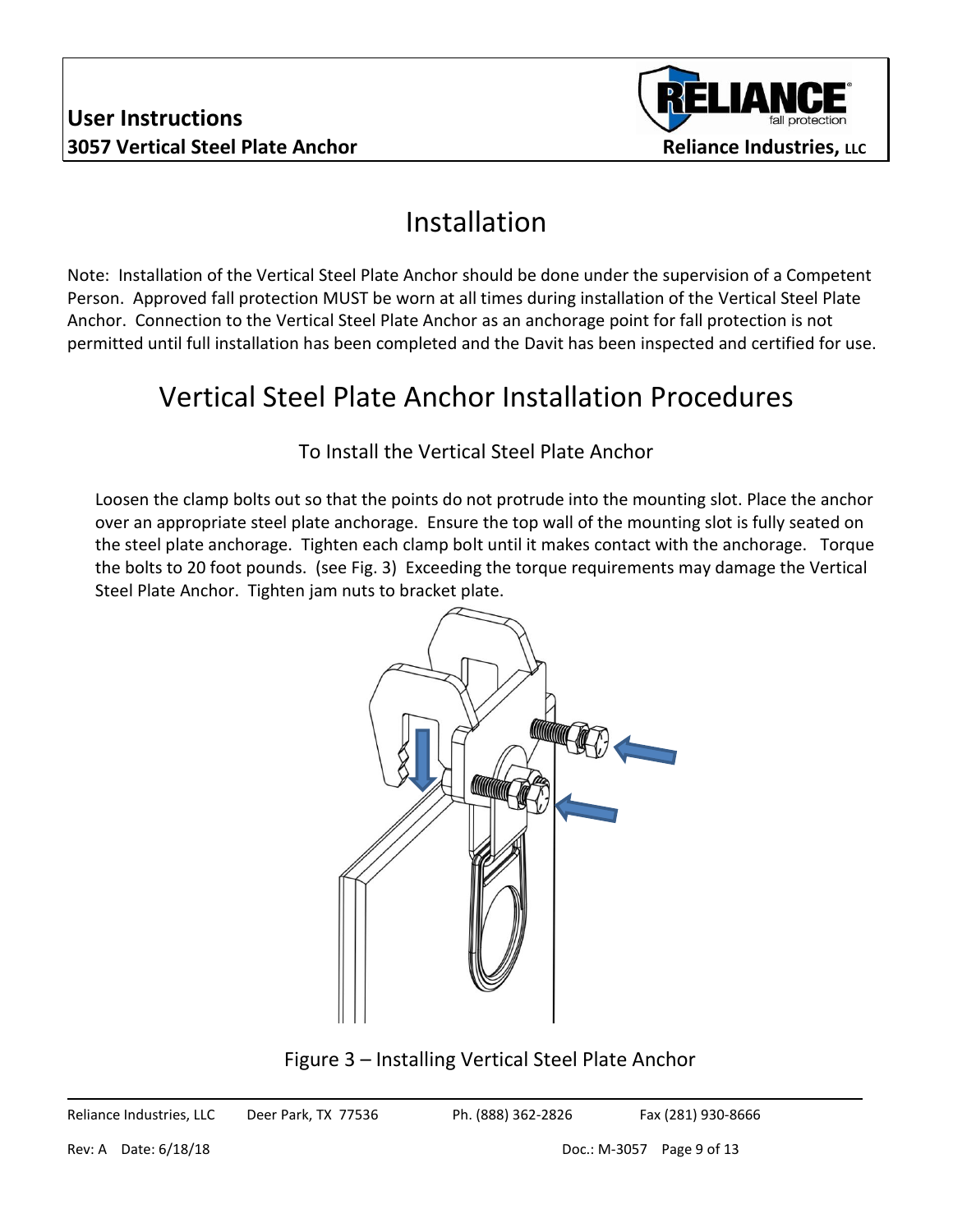#### **User Instructions 3057 Vertical Steel Plate Anchor <b>Reliance Industries**, LLC



The Vertical Steel Plate Anchor mounting slot must be flush to the top edge of the vertical plate with the up arrow pointing up as shown. The anchorage must allow the Vertical Steel Plate Anchor to hang in a vertical orientation. Do not install the Vertical Steel Plate Anchor on an incline, upside down, or at an angle. (see fig. 4)



Figure 4 – Proper Orientation view of Vertical Steel Plate Anchor

# **Training**

It is the responsibility of the employer to train all workers prior to using this system (per OSHA 1926.503 (a)(1)). The employer shall provide a training program for each employee who might be exposed to fall hazards. The program shall enable each employee to recognize the hazards of falling and shall train each employee in the procedures to be followed in order to minimize these hazards.

The employer shall assure that, as necessary, each employee has been trained by a competent person qualified in the following areas:

- a. OSHA regulations governing the use of ladders and personal fall protection systems.
- b. Ability to recognize potential fall and workplace hazards.
- c. Method of inspection of safety equipment.
- d. Rescue procedures.
- e. Installation and removal techniques.

Reliance Industries, LLC Deer Park, TX 77536 Ph. (888) 362-2826 Fax (281) 930-8666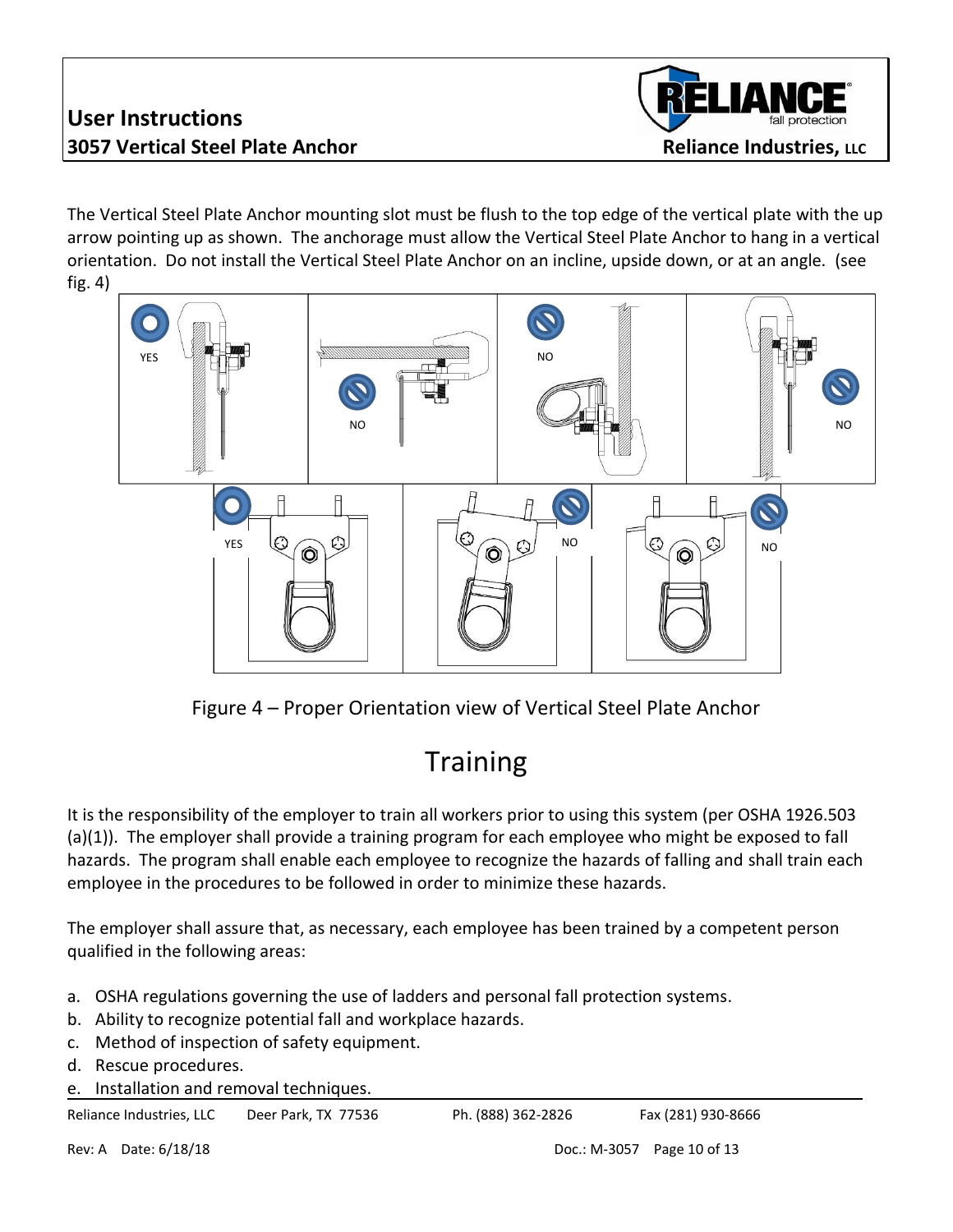

# Planning for Rescue

Prior to system use, a rescue plan must be prepared, the workers must be trained in its use, and the rescue equipment must be on hand to implement it in case of a fall.

Typical rescue plans include (but are not limited to) the following items:

- 1. List of equipment that must be readily accessible in the event of an emergency and the names of those workers certified to use or operate that equipment.
- 2. Emergency contact phone numbers (ambulance, hospital, fire department…) and a means to contact them (cell phone, emergency radio).
- 3. List of employees on the site, and the specific tasks they will perform to effect the rescue.

Only Qualified Persons trained in fall protection planning and implementation should undertake the design and installation of personal fall arrest systems. It is of the utmost importance to identify a method of rescue from deployed fall arrest systems before a fall has occurred, and have the means to affect the rescue on hand. In some situations it may be possible to use the fall arrest anchorage itself as an anchorage capable of use for rescue. However, in some situations, it is possible that access to the fallen individual will be blocked by other structure making it impossible to be used as a suitable anchorage for rescue. For this reason, always install rescue anchorages to rigid structures for attaching hoists or other retrieval equipment at locations that can be reached by rescue personnel. Note whether rescue must be up or down. If you rescue upward, anchorages must be high enough to raise the fallen worker above the walking/working surface. Individuals who will be using the Vertical Steel Plate Anchor must be trained in the rescue plan and have the equipment on hand to implement it in an emergency. In case a worker has been injured or is unconscious, always consider the evacuation method and path to be used after the worker has been retrieved.

Contact Reliance Engineering for help in identifying possible methods of rescue and rescue planning.

### Inspection

Prior to each use, the worker must inspect the Vertical Steel Plate Anchor for any physical damage, wear, corrosion, or malfunctioning parts. If an inspection reveals a problem or unsafe condition, remove the entire system from service until it can be re-certified by a competent person.

The Vertical Steel Plate Anchor should be examined to ensure that the Vertical Steel Plate Anchor is not bent and that it is installed properly onto vertical steel anchorage. It must be secured into place using the two Clamp Bolts as shown in Fig. 3.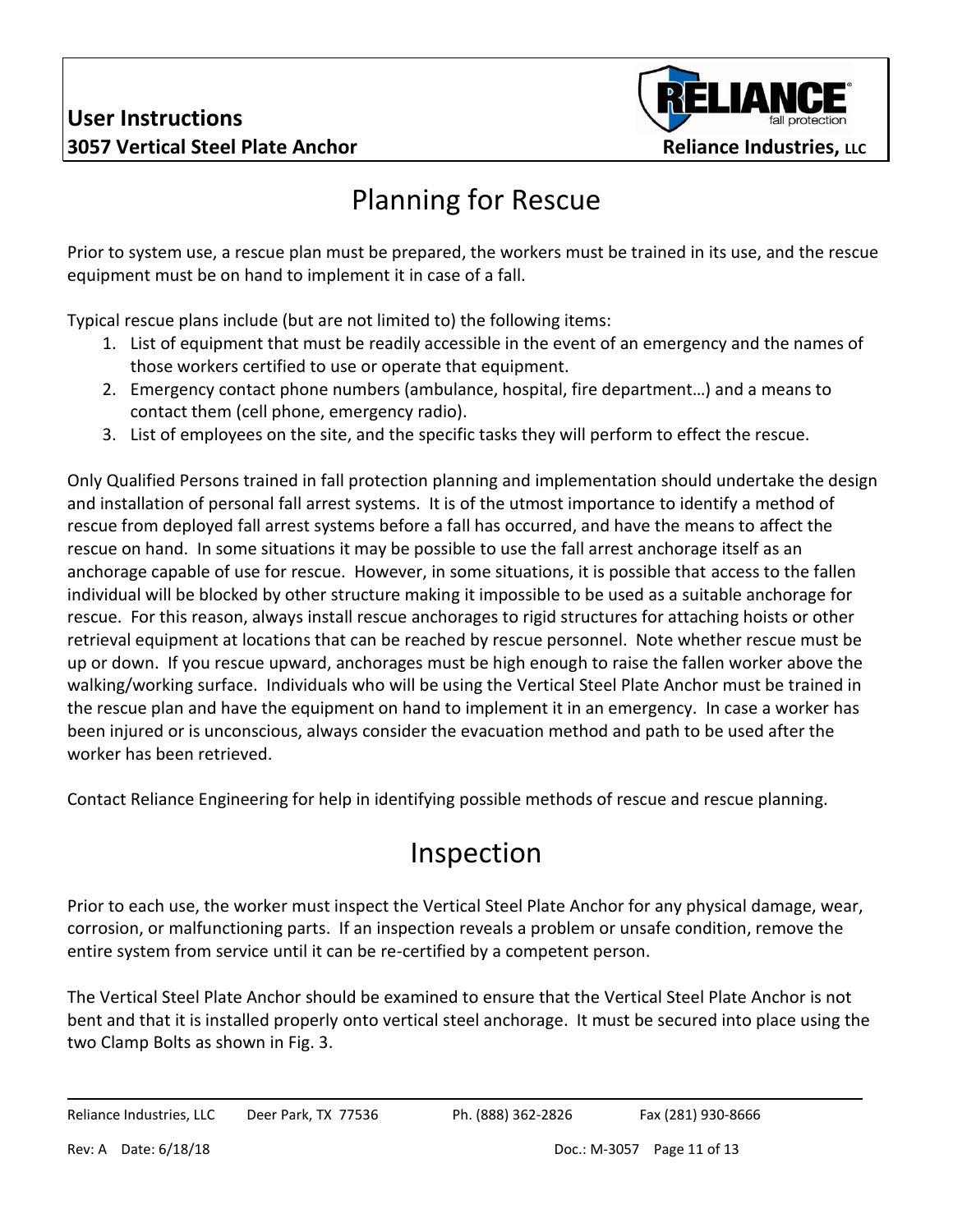

### Servicing

A qualified person trained in the inspection and servicing of system components must carry out servicing of this system. The company's safety officer should maintain a record log of all servicing and inspection dates. The system and all components must be withdrawn from service if subjected to fall arrest forces. Those components may be returned to service only after being re-certified by a qualified person. Only original Reliance equipment replacement parts are approved for use in this system. Contact Reliance Engineering with questions and when in need of assistance.

## Warnings and Limitations

Proper care should always be taken to visually scan the work area prior to use. Remove any obstruction, debris, and other materials from, and beneath the work area that could cause injuries or interfere with the operation of this system. Be cautious of swing fall hazards if working horizontally to the side of the Davit. Never exceed the working fleet angle of the SRL as specified in Fig. 2.

Users should be familiar with pertinent regulations governing the use of this system and its components. Only trained and competent personnel should install and supervise the use of this system.

Use only Reliance supplied or qualified compatible components.

#### **If you have any questions regarding the correct installation or use of this product DO NOT USE. Contact Reliance Engineering at Ph. (303) 424-8650 or Fax (303) 424-8670.**